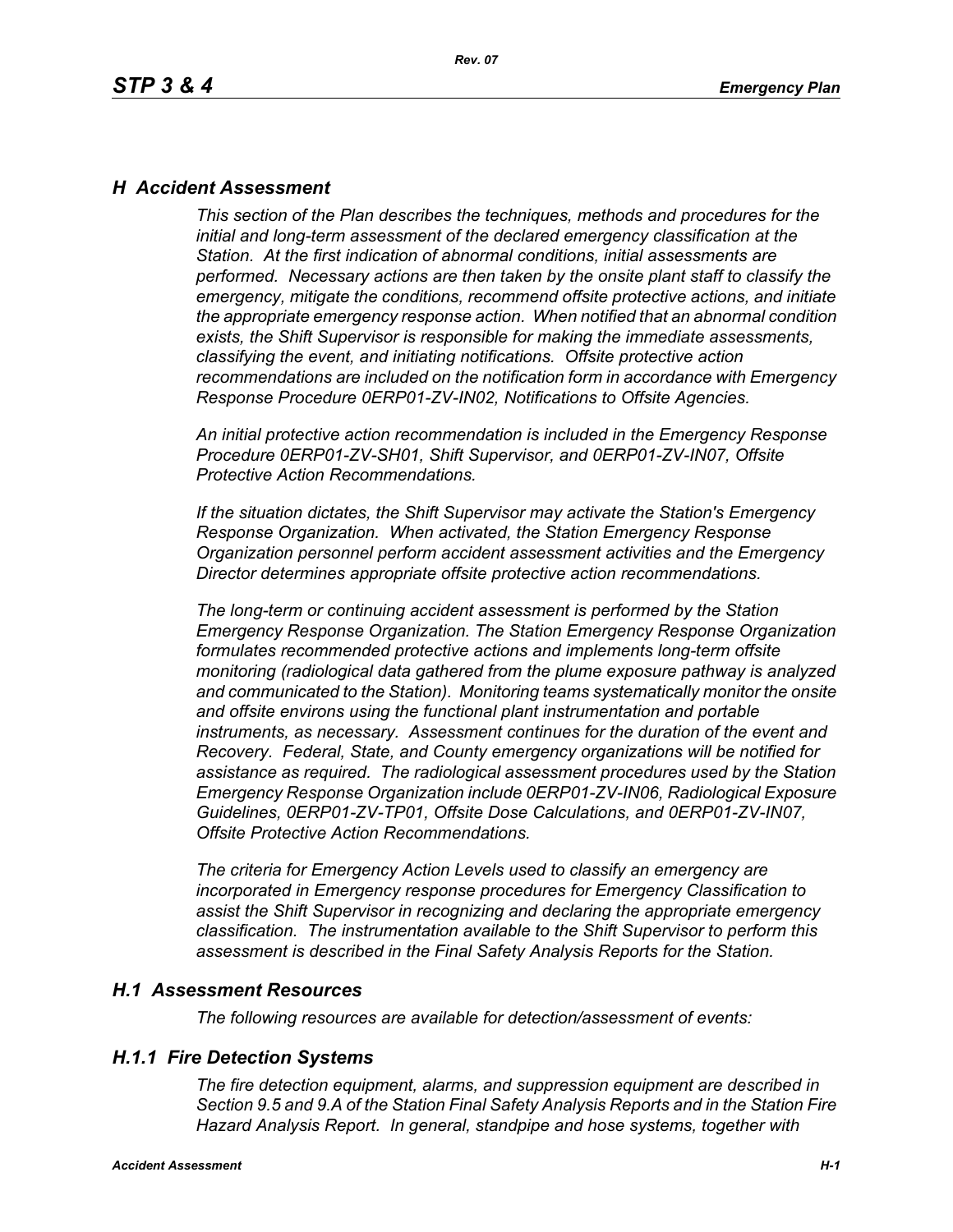*portable extinguishers, are provided in all buildings throughout the Station, except the demineralizer building for Units 1 and 2. Additionally, the following systems are provided in selected areas to enhance the total fire protection and detection program:*

- *Automatic wet pipe sprinkler system*
- *Manual pre-action dry pipe system*
- *Manual pre-action sprinklers*
- *Water spray deluge system*
- *Foam-water sprinklers*
- *Hydrants*
- *Halon system*
- *Carbon Dioxide system*

#### *H.1.2 Seismic Monitoring*

*The seismic monitoring system is described in Section 3.7 of the Station Final Safety Analysis Reports. The seismic instrumentation is a triaxial time history accelererometer unit with programmable alarm, trigger, memory, recording and data retrieval capabilities and computer interface. The appropriate trigger condition will be selected to start data capture for later analysis. Settings for the instrument's pre-event memory and length of time that data is recorded will be selected so that the significant ground motion associated with the earthquake is recorded. The recorded information can be analyzed and displayed using software supplied with the machine. This software will display the measured response spectrum to be compared with the Operating Basis Earthquake (OBE) and Safe Shutdown Earthquake (SSE) response spectrum. The seismic instrumentation locations are identified in the Station's Final Safety Analysis Reports.*

### *H.1.3 Plant Process Instrumentation*

*The plant process instrumentation consists of various pressure, temperature, and level indicators of the Reactor Protection System and the Engineered Safety Feature System.*

*Instruments which provide information to the Plant Operations Staff for monitoring conditions in the reactor, reactor coolant system, and containment, and specific instrumentation designations and ranges are listed in the Unit Technical Specifications. These instruments provide information necessary for the rapid assessment of emergency conditions within the Station.*

*Additionally, the instrumentation provides data in the Control Room, Technical Support Center and the Emergency Operations Facility via the Emergency Response Facilities Data Acquisition and Display System or Plant Information and Control System.*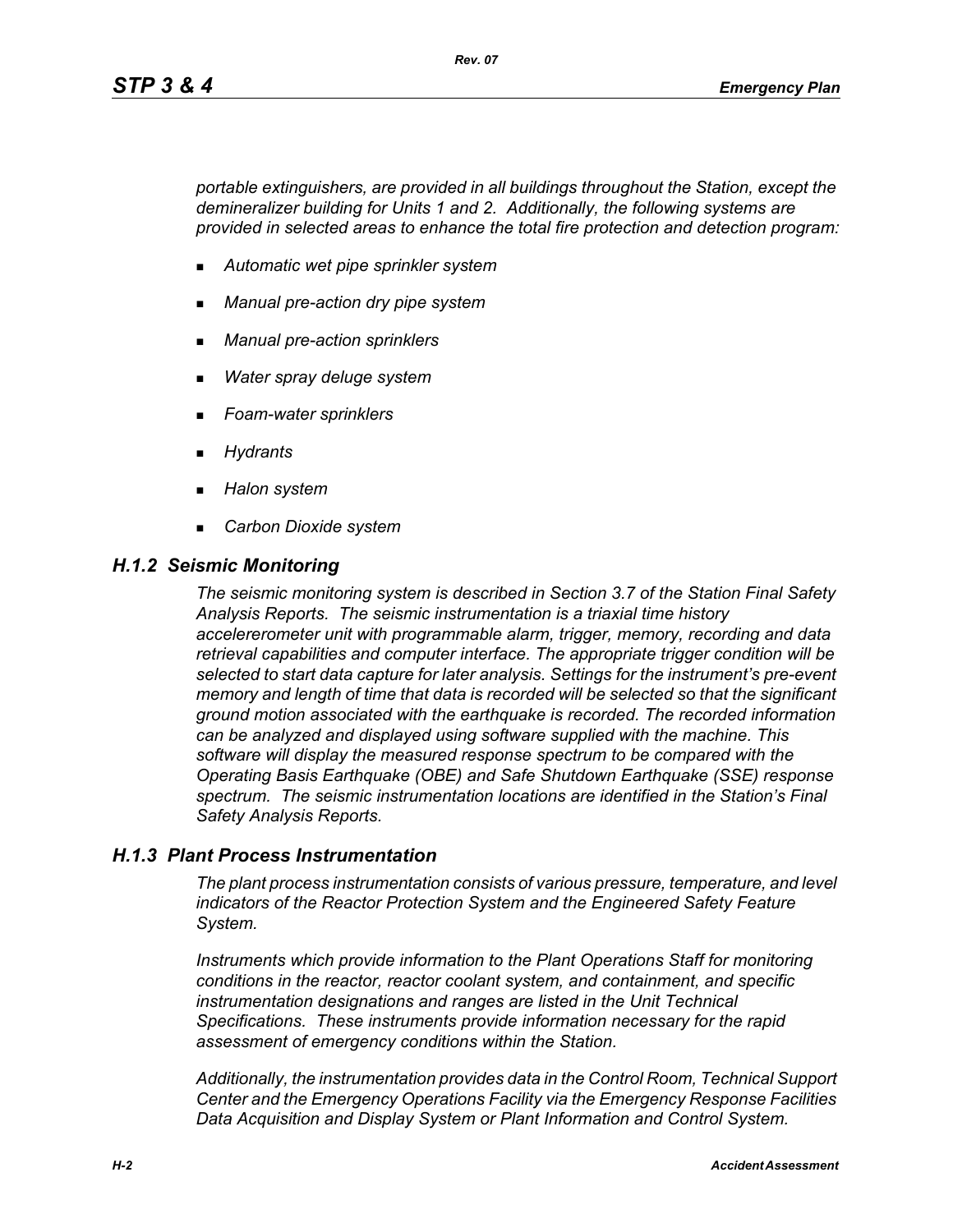## *H.1.4 Liquid Radiation Monitor*

*A liquid radiation monitor is provided for gross failed fuel detection. The monitor obtains a continuous sample from the reactor coolant system and activates an alarm on the Radiation Monitoring System if a predetermined activity level is reached. The monitor is described in Section 11.0 of the Station Final Safety Analysis Reports.*

### *H.1.5 Radiation Monitoring System*

*The Station has a system for monitoring radioactivity throughout the Station. This system is called the Radiation Monitoring System and consists of area and process/effluent radiological monitoring instrumentation. More information on the Radiation Monitoring System can be found in Section J of this Plan and is described in detail in Section 12.3 of the Station Final Safety Analysis Reports.*

### *H.1.6 Meteorological System*

*The Station has two permanent meteorological towers near site for the analysis of current Station area meteorological data. The primary tower is a 60-meter (196.9 feet) tower, instrumentation, and computerized data output. The primary tower instrumentation includes sensors to measure wind direction, wind speed, air temperature, dew point, solar radiation, precipitation, and calculated differential temperatures between elevations. Data from the primary tower is relayed to the Station. This data is displayed by the Integrated Computer System (ICS/ERFDADS/PICS) and the Control Room meteorological instruments Table H-1 provides details on instrumentation and elevations of primary meteorological instrumentation.*

*The backup system consists of a 10-meter (32.8 feet) tower with similar but fewer instruments to measure air temperature, wind speed, and wind direction.*

*Data from either tower can be fed by independent digital processors to the Control Rooms, Technical Support Centers, Emergency Operations Facility, the Nuclear Regulatory Commission and State and County offices through direct dial modem communications.* 

*Weather forecasts are available from the National Weather Service by telephone. The Station has the option of using contracted commercial weather service or the National Weather Service.*

### *H.1.7 Plant Liquid Systems*

*Analyses of plant liquid systems may be performed to help ascertain the nature of problems detected by other instrumentation (prior to an emergency). The samples will be collected and analyzed in accordance with Station Chemistry and Radiochemistry procedures.*

### *H.1.8 Gaseous Effluent Radiation Monitoring System*

*The Gaseous Effluent Radiation Monitoring System is based on the Radiation Monitoring System multiple channel analysis. Each channel consists of a sampling*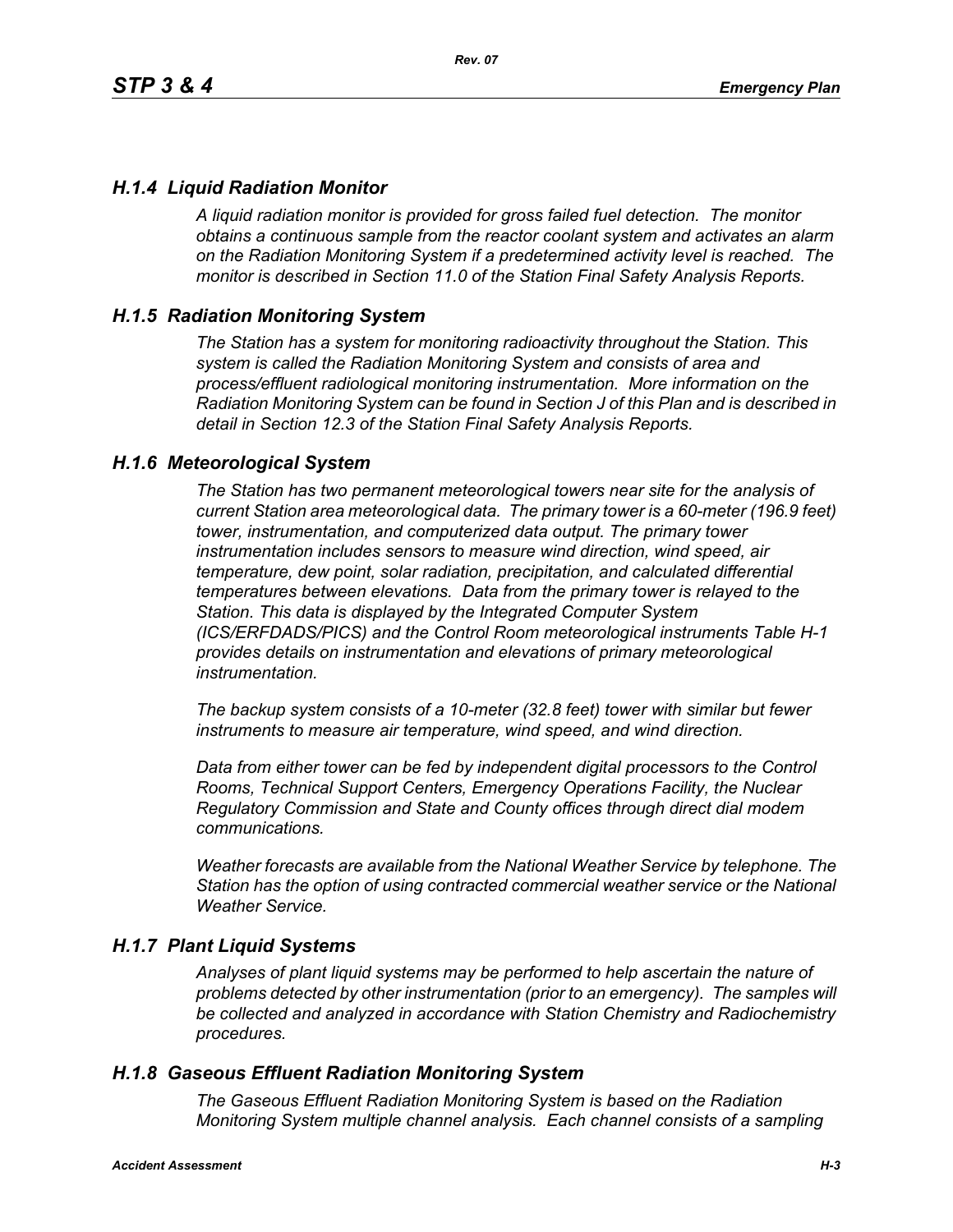*mechanism, one, two, or three chambers for particulate, iodine, and/or noble gas collection and detection, associated with auxiliary equipment and a local microprocessor. The system is capable of monitoring particulate activity and iodine and noble gas concentrations, in accident and normal ranges. Location of detectors for the process/effluent Radiation Monitoring System is provided in table form in Section 11.5 of the Station Final Safety Analysis Reports.* 

#### *H.2 Objectives of Onsite and Offsite Monitoring*

*The primary objective of the Onsite and Offsite Emergency Response Teams is to rapidly survey areas in order to determine the extent and distribution of radioactive material following an incident. The initial onsite and offsite surveys are important in the decision process since the extent and type(s) of protective actions will be based upon data reported by the survey teams.*

*Data provided to the Radiological Director from the field monitoring teams shall be compared to information supplied to the dose projection and assessment area by any Department of State Health Services teams that may be dispatched into the area. Data collected before Texas Department of Health teams are in the field shall be provided to the Department of State Health Services by the Radiological Director as soon as possible.*

*The task of each Offsite Field Team is to collect air samples and survey data so as to transmit information and results to the appropriate response center (i.e., the Control Room, Technical Support Center, and Emergency Operations Facility). 0ERP01-ZV-TP02, Offsite Field Teams provide process and procedural requirements for Offsite Field Teams. Information obtained by the Offsite Field Team is transmitted to the Offsite Field Team Supervisor as appropriate to the phase of the response, via radio contact. After the initial urgency of the post-accident situation has relaxed, subsequent surveys will be performed to obtain more information.*

*The systems and equipment described in this section and the personnel resources described in Section B and C of this Plan allow for continuous monitoring and assessment of abnormal radiological conditions.*

*Within minutes of the declaration of an emergency, monitoring of the plant systems is established to assess potential releases or the extent of an actual release and to provide guidance for appropriate protective measures. This includes the capability to deploy an Offsite Field Team. Offsite Field Teams may be deployed after declaration of an Alert or higher emergency classification with an effluent monitor indication of a higher than normal release of radioactive materials or an unmonitored release. Field monitoring data and samples shall be collected and analyzed per normal Station Radiation Protection procedures and Radiological Environmental Monitoring procedures. Data from Federal, State, and County organizations are coordinated with the Station through their representatives at the Station Emergency Operations Facility with the Radiological Director.*

*The principal early concerns are thyroid dose commitment, due to inhalation of radioactive iodines, and exposure from immersion in a cloud of radioactive noble*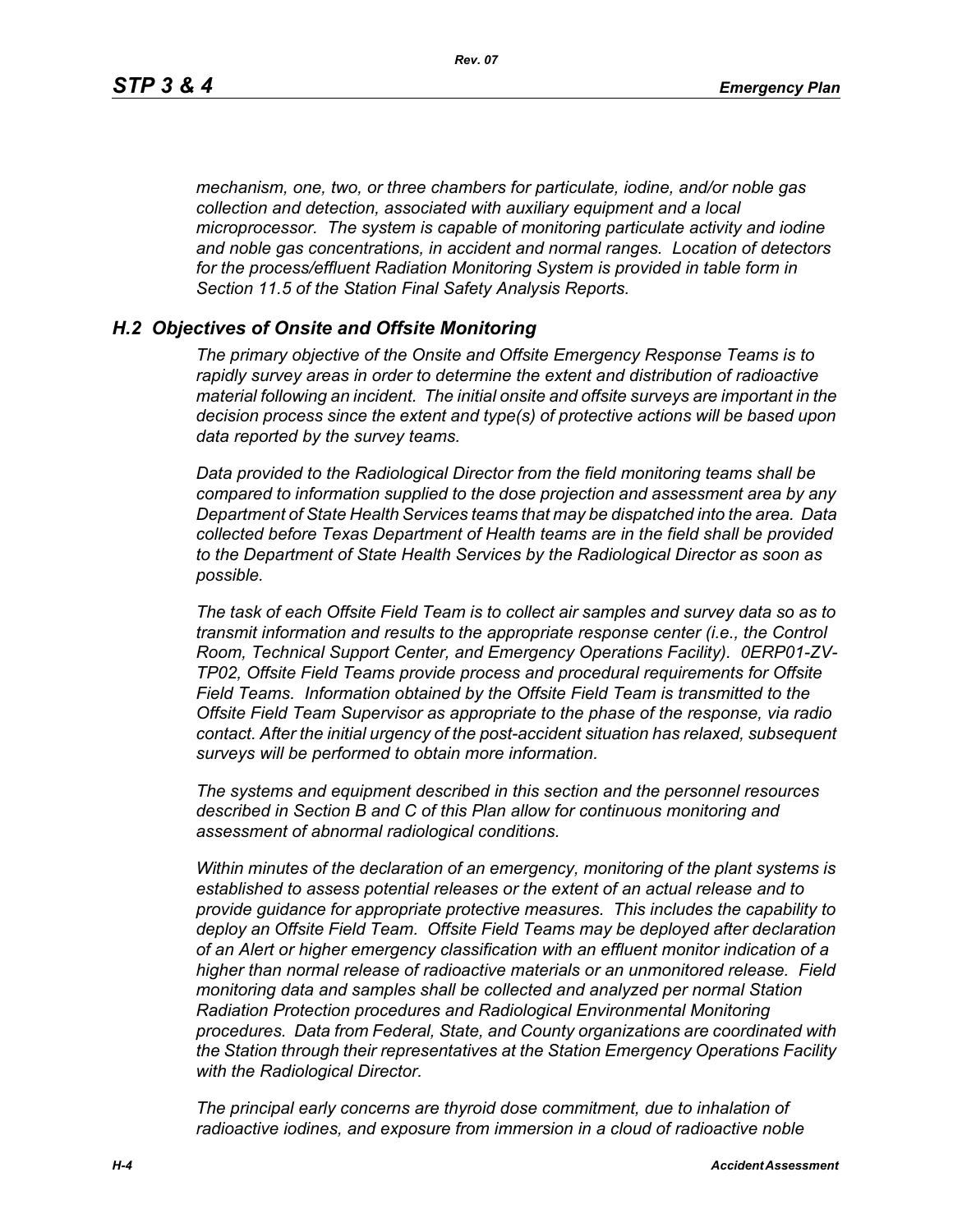*gases. Criteria for taking protective actions such as evacuation are expressed in terms of these two variables. Following this, efforts will normally be directed toward the evaluation of possible long-term exposures from ground deposition and various food chain pathways. Monitoring will continue throughout the duration of the emergency classification to allow for offsite protective action recommendation escalation, recovery or termination (with concurrence of County, State, and NRC organizations) as dictated by environmental sampling results.*

*Offsite Field Teams may be deployed to take dose rate readings and iodine concentrations in accordance with 0ERP01-ZV-TP02, Offsite Field Team. The Radiological Director will provide direct input to the Emergency Director concerning the need to make protective action recommendations to offsite agencies.* 

*Environmental radiological impact analysis is available using computerized dose assessment models or equivalent. This is more adequately detailed in Emergency Response Procedure 0ERP01-ZV-TP01, Offsite Dose Calculations.*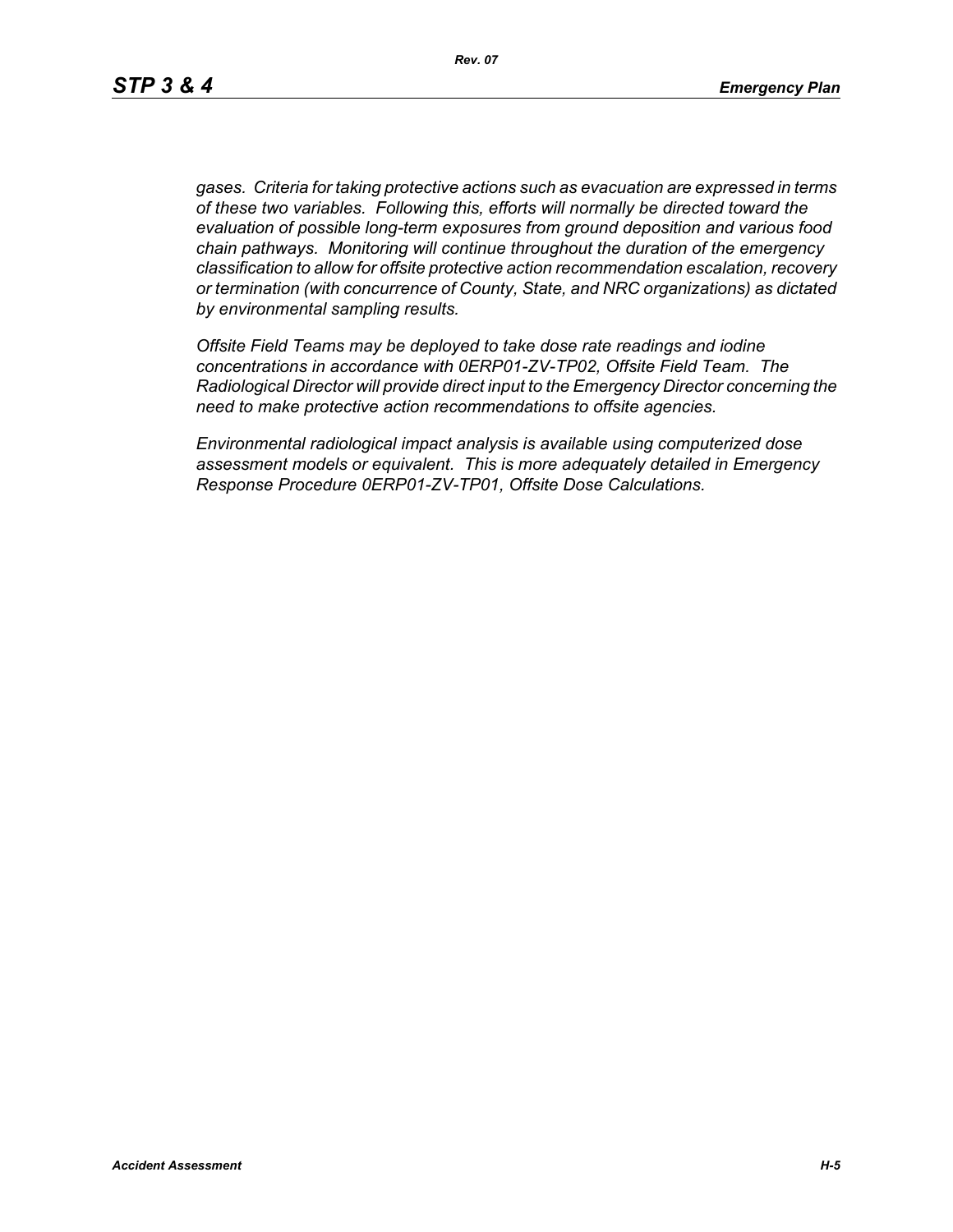# *Table H-1 Assessment Instrumentation Page 1 of 4*

*Typical Onsite Assessment Equipment and Facilities*

|    | <u>INSTRUMENT SYSTEM</u>         | <b>DESCRIPTION &amp; LOCATION</b>                                                                                                                                                        | <b>FUNCTIONAL APPLICABILITY</b>                                                                             |
|----|----------------------------------|------------------------------------------------------------------------------------------------------------------------------------------------------------------------------------------|-------------------------------------------------------------------------------------------------------------|
| 1. | <b>Meteorological Monitors</b>   |                                                                                                                                                                                          |                                                                                                             |
|    | <b>Meteorological Wind Speed</b> | Wind speed indicators located<br>on primary (60m) and backup<br>(10m) towers on northeastern<br>portion of the site                                                                      | Measures wind speed at 10m<br>and 60m above ground level                                                    |
|    | <b>Wind Direction</b>            | Wind direction indicators located<br>on primary (60m) and backup<br>(10m) towers on northeastern<br>portion of the site                                                                  | Measures wind direction at 10m<br>and 60m above ground level                                                |
|    | Temperature Differential         | Temperature sensors located on<br>primary (60m) tower and backup<br>(10m) towers on northeastern<br>portion of the site                                                                  | Measures temperature at 10m<br>and 60m above ground level for<br>computation of differential<br>temperature |
|    | Precipitation                    | Heated gage near ground level<br>at the primary tower                                                                                                                                    | Provides measurement of<br>precipitation levels                                                             |
|    | Dewpoint                         | Sensed via a dewpoint probe<br>dewpoint membrane (vapor<br>window), dewpoint cell and a<br>temperature probe sensor<br>located at 3 meters on the<br><b>Primary Meteorological Tower</b> | Provides atmospheric dewpoint<br>measurement for the site<br>environs                                       |
|    | Computer                         | Data acquisition computers at<br>primary and back up towers tied<br>to ICS/ERFDADS/PICS                                                                                                  | Provides data link for<br>meteorological information                                                        |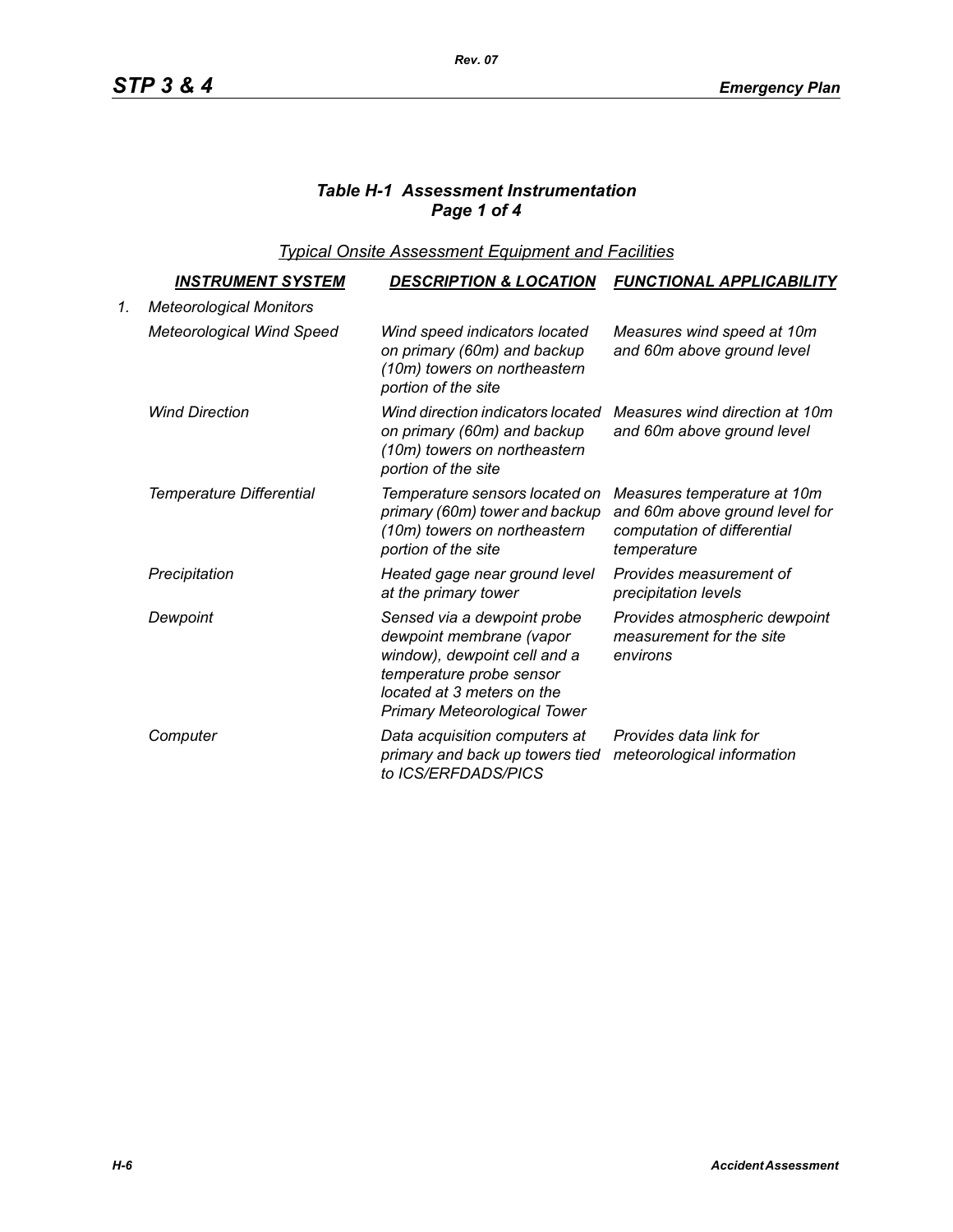# *Table H-1 Assessment Instrumentation Page 2 of 4*

*Typical Onsite Assessment Equipment and Facilities*

|                | <i><b>INSTRUMENT SYSTEM</b></i>                 | <b>DESCRIPTION &amp; LOCATION</b>                                                                                                                    | <b>FUNCTIONAL APPLICABILITY</b>                                                |  |  |
|----------------|-------------------------------------------------|------------------------------------------------------------------------------------------------------------------------------------------------------|--------------------------------------------------------------------------------|--|--|
| 2 <sub>1</sub> | Seismic Monitor                                 | A triaxial accelerometer unit with<br>programmable alarm, trigger,<br>memory, recording and data<br>retrieval capabilities and<br>computer interface | Record ground and peak<br>orthogonal accelerations with<br>respect to time     |  |  |
| 3.             | <b>Radiation Monitoring System</b>              |                                                                                                                                                      |                                                                                |  |  |
|                | A. Area Radiation Monitoring System             |                                                                                                                                                      |                                                                                |  |  |
|                | B. Process/Effluent Radiation Monitoring System |                                                                                                                                                      |                                                                                |  |  |
| 4.             | <b>Fire Protection System</b>                   |                                                                                                                                                      |                                                                                |  |  |
|                | A. Spot Thermal Detector                        |                                                                                                                                                      | Detect fixed temperature or rate<br>of temperature rise; activates an<br>alarm |  |  |
|                | <b>B.Ionization Detector</b>                    |                                                                                                                                                      | Detect nonvisible smoke and<br>combustible gases; activates                    |  |  |
|                | C. Ultraviolet Flame Detector                   |                                                                                                                                                      | Detect flame or spark; activates<br>an alarm                                   |  |  |
|                | D. Photoelectric Detector                       |                                                                                                                                                      | Detect visible smoke; activates<br>an alarm                                    |  |  |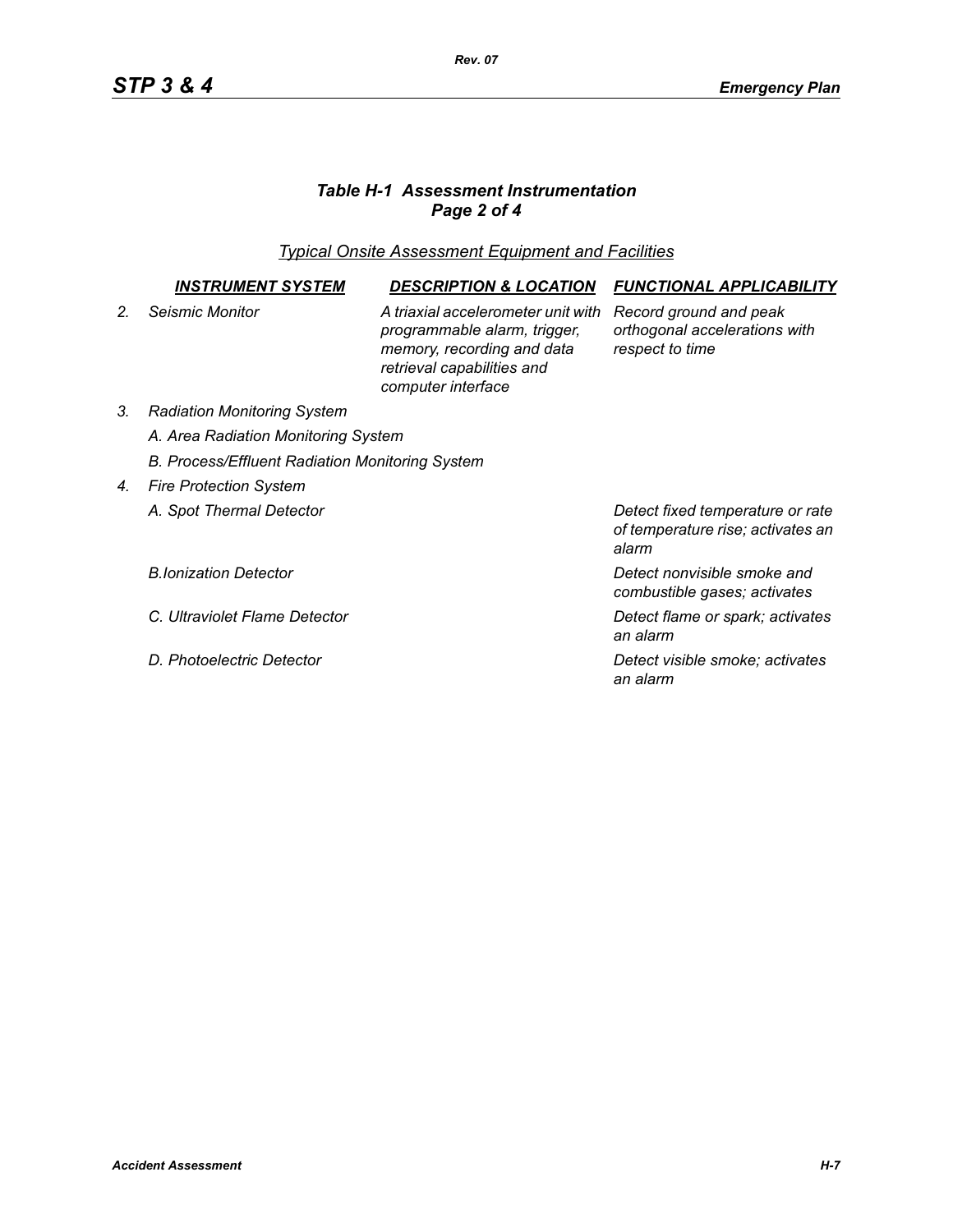## *Table H-1 Assessment Instrumentation Page 3 of 4*

## *Typical Onsite Assessment Equipment and Facilities*

| <b>INSTRUMENT SYSTEM</b>                                                             | <b>DESCRIPTION &amp; LOCATION</b>                                       | <b>FUNCTIONAL APPLICABILITY</b>                                                                                                                                                                    |
|--------------------------------------------------------------------------------------|-------------------------------------------------------------------------|----------------------------------------------------------------------------------------------------------------------------------------------------------------------------------------------------|
| E. Line Type Thermal Detector                                                        |                                                                         | Sufficient heat from source<br>activates an alarm                                                                                                                                                  |
| F. Fire Protection System<br>Display Unit 1 and 2 Main<br><b>Control Room</b>        |                                                                         | A Cathode Ray Tube linked to<br>the unit computers provides for<br>appraisal of Fire Protection<br>System incoming alarms and<br>system actuation's in each<br><b>Control Room</b>                 |
| <b>G. Fire Protection System</b><br>Display Unit 3 and 4 Main<br><b>Control Room</b> |                                                                         | <u>A video display Unit linked to the </u><br>unit computer system provides<br>for appraisal of Fire Protection<br><b>System incoming alarms and</b><br>system actuation's in each<br>Control Room |
| <b>Facilities</b>                                                                    |                                                                         |                                                                                                                                                                                                    |
| A. Radiological Laboratory<br><b>Equipment and Detectors</b>                         | Chemical analysis count room of Equipped for radiological/<br>each unit | chemical analysis                                                                                                                                                                                  |
| <b>B. Environmental Surveillance</b><br>Program                                      | Thermoluminescent dosimeter<br>monitoring stations                      | Measures radiation dose                                                                                                                                                                            |
|                                                                                      | Fixed air sampling stations<br>outside security fence                   | Sample particulate and<br>radioidines                                                                                                                                                              |

*5. Facilities*